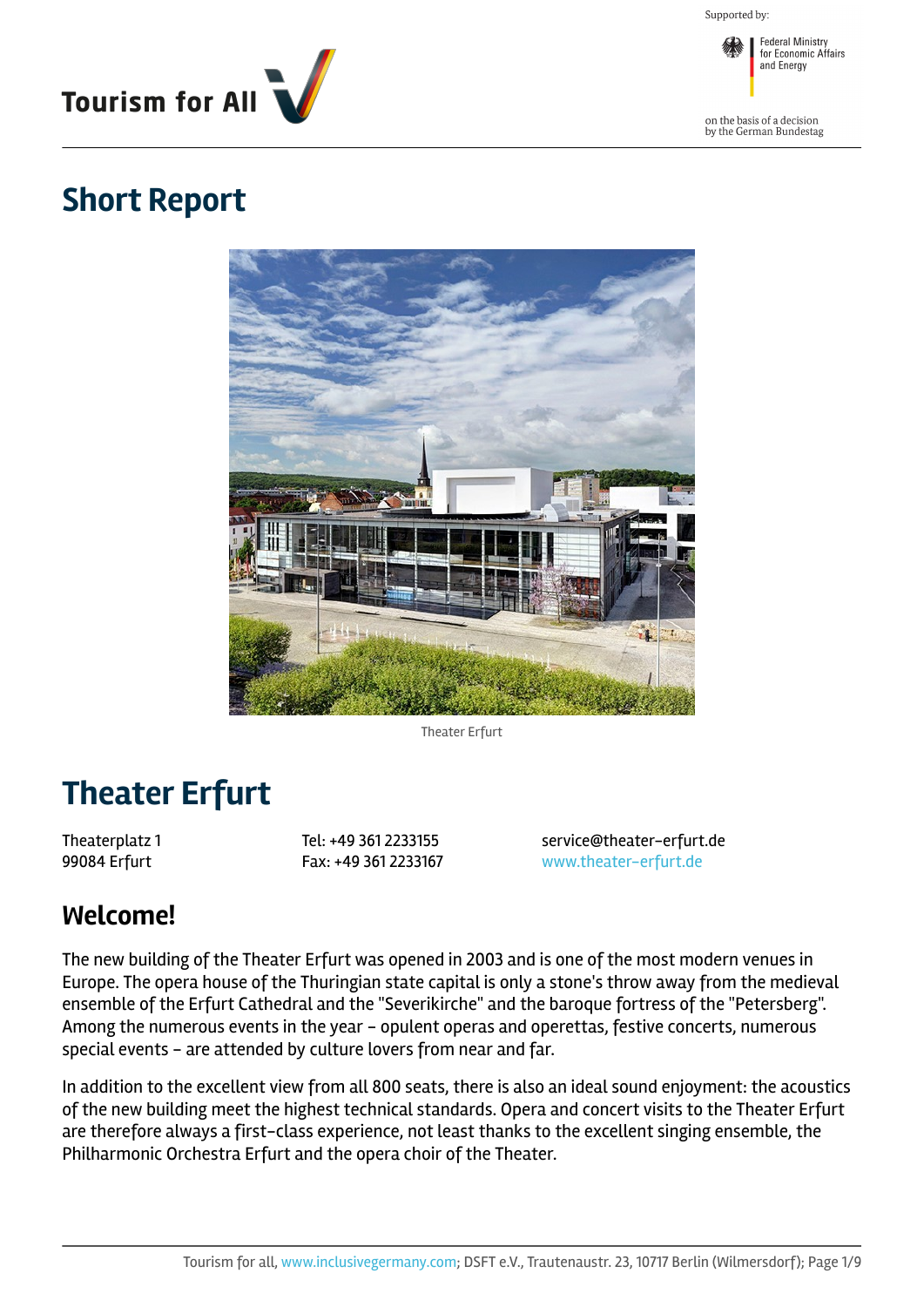# **TEST RESULT**

for **Theater Erfurt**

99084 Erfurt, Certificate-ID: PA-02307-2021



This offer was classified according to the criteria of the nationwide label

### **»Tourism for All«**

and, in the period from

#### **December 2021 - November 2024**

is entitled to use the label

### **»Accessibility checked«**

and the associated pictograms in accordance with the contract.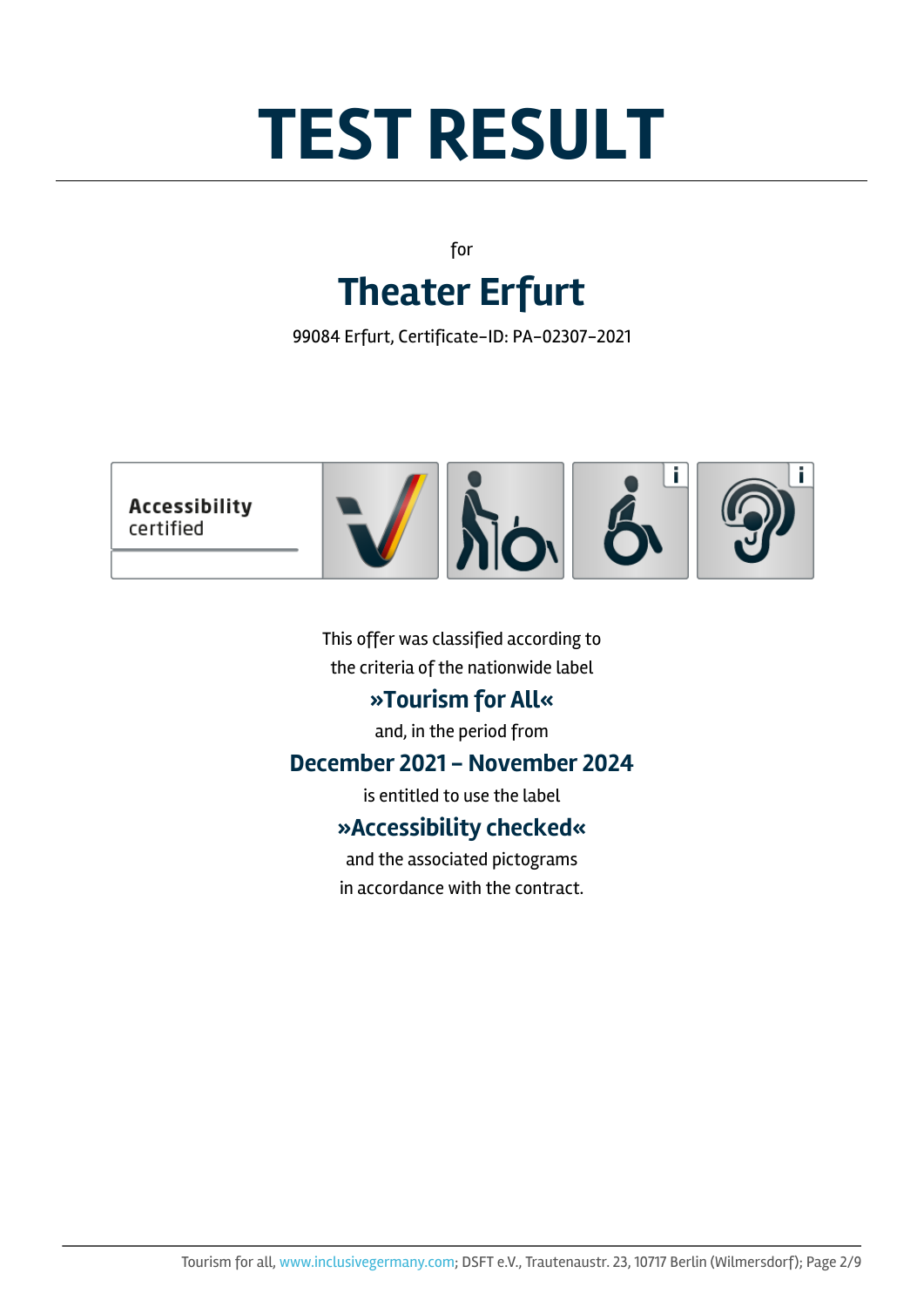

Theater Erfurt - Great House



Theater Erfurt

### **Overview**

- Opened in 2003
- One of the most modern venues in Europe
- Opera, operetta, musicals, concerts, plays, guest performances, special events
- Public parking garage directly at Theaterplatz
- Streetcar stop: Theaterplatz

### **Accessibility at a glance**

- Building stepless accessible
- All rooms and facilities that can be used by the guest and are elevated are accessible steplessly or by elevator
- 90 cm minimum width of all passages/doors
- WC for people with disabilities
- Assistance dogs welcome
- Audio induction loops available in Great House and in the STUDIO.BOX for mobile devices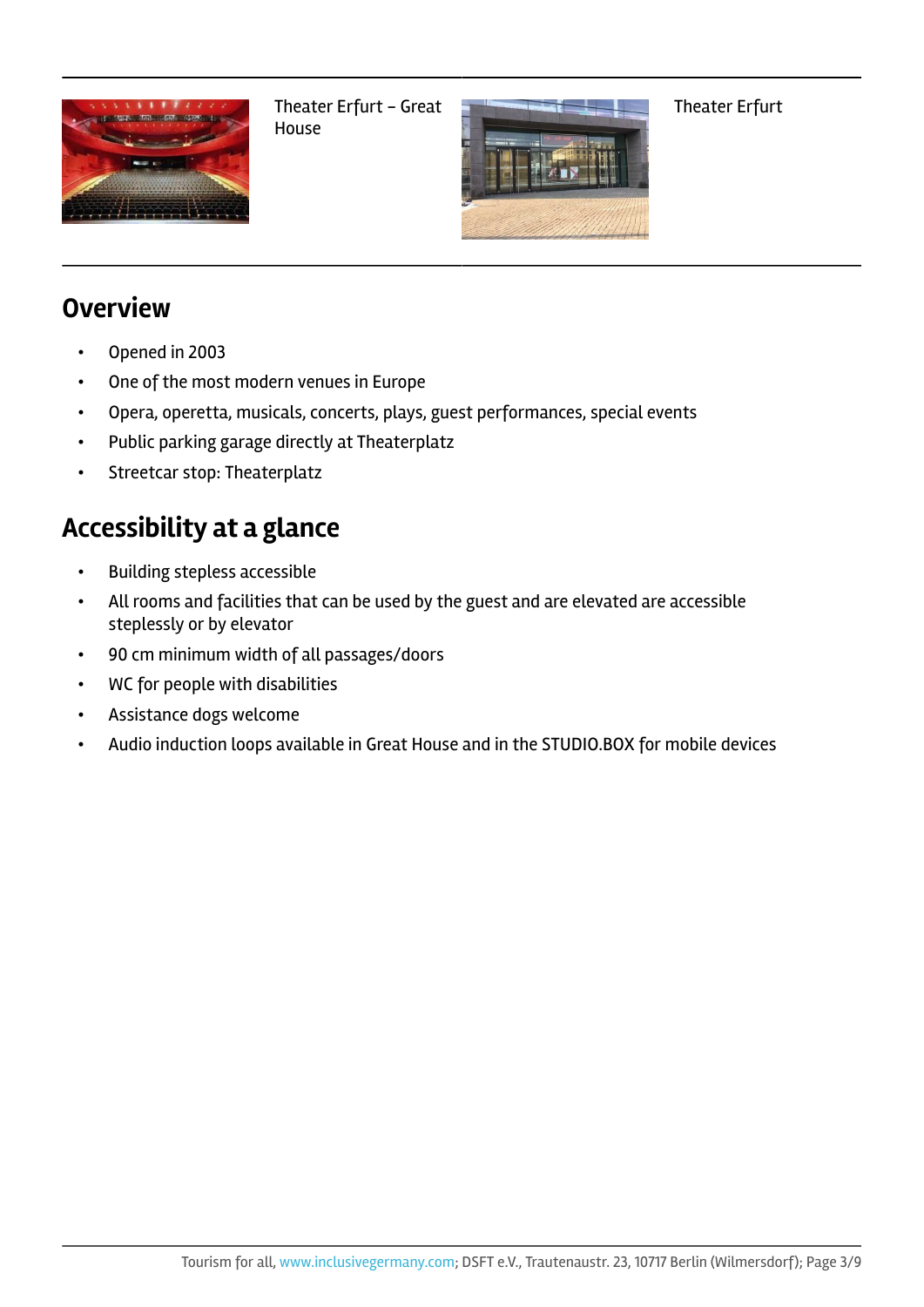# **Information for people with walking difficulties and wheelchair users**

All areas relevant for testing meet the quality criteria of the label "**Accessibility tested - barrier-free for people with walking disabilities and partially barrier-free for wheelchair users**".

Some **information on accessibility** are listed below. Detailed information can be found in the test report at the end of the text.

- There are three marked parking spaces in the public parking area for people with disabilities (parking space size: 260 cm x 600 cm; distance to the entrance approx. 20 m).
- The path from the parking spaces to the entrance is easy to walk and drive on.
- The theater entrance to the foyer is accessible without steps or thresholds.
- The entrance to the theater box office / information desk and the side entrance / evening box office are steplessly accessible (threshold 0.5 cm / 1 cm).
- All evaluated rooms that can be used by the guest are accessible at ground level or via the elevator.
- The elevator cab measures 108 cm x 160 cm.
- The counter at the theater box office is 75 cm to 115 cm high, the counter at the evening box office is 85 cm high. There is a possibility of communication while sitting.
- In the Great House there are 4 wheelchair places in rows 1 and 2, each on the right and left at the beginning of the rows of seats. In the STUDIO.BOX wheelchair places in the 1st row can be arranged if necessary.
- All evaluated passageways and doors are at least 90 cm wide.

#### **Public toilet for people with disabilities (outdoors)**

- The maneuvering spaces in the toilet are as follows: at the door, in front of the toilet and the washbasin at least 150 cm x 150 cm; right and left of the toilet at least 90 cm x 70 cm.
- There are handles which can be folded up on both sides of the toilet.
- The washbasin is wheelchair accessible and the mirror can be seen while standing or sitting.
- An alarm trigger is present.

# **Information for people with hearing impairments and deaf people**

All areas relevant for testing meet the quality criteria of the label "**Accessibility tested - partially barrier-free for people with hearing impairment**".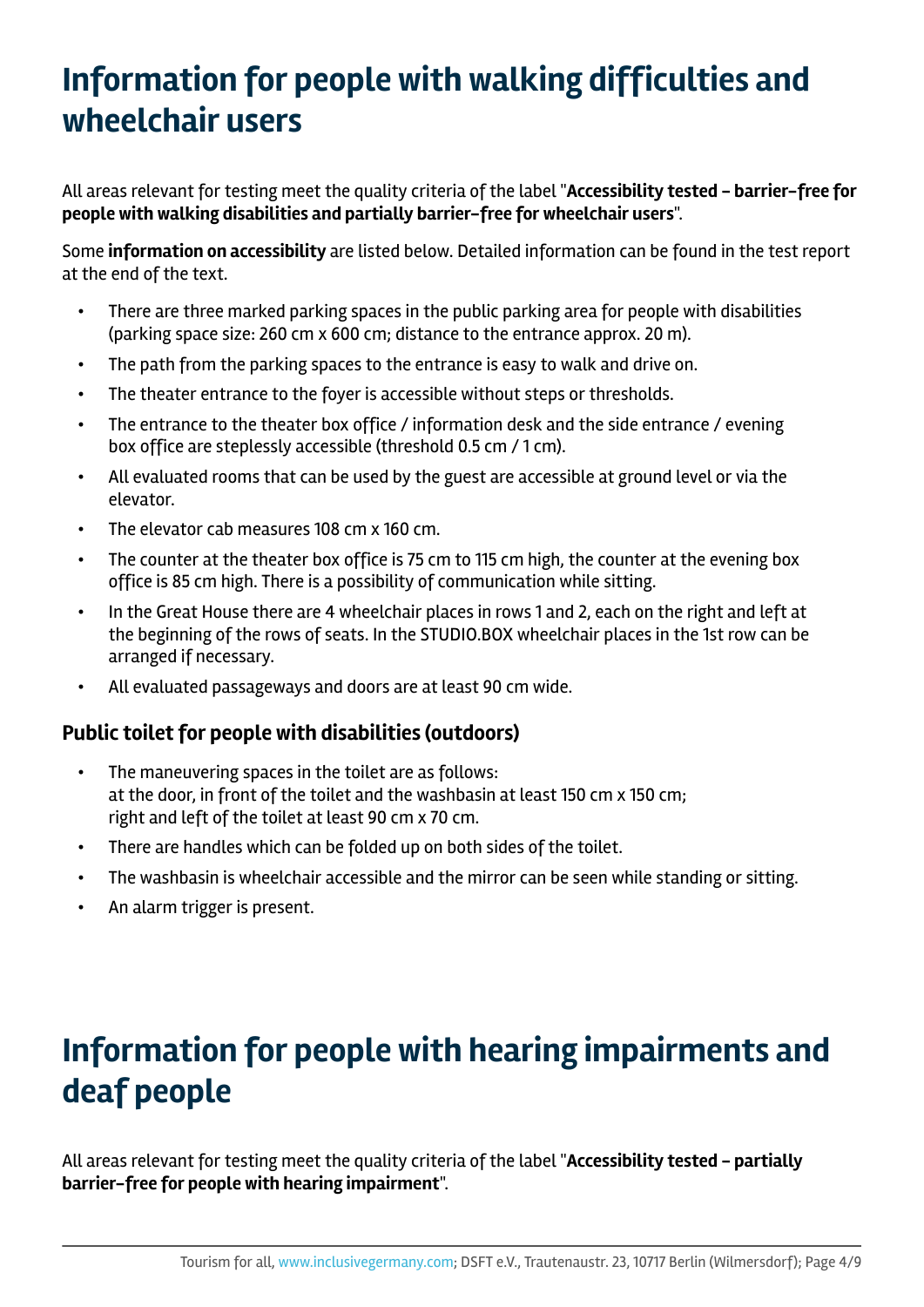Some **information on accessibility** are listed below. Detailed information can be found in the test report at the end of the text.

- In the event of an acoustic alarm, no visually perceptible flashing light or flashing signal appears.
- There is an audio induction loop in the following rooms: hearing loop in the Great House from row 4 (approx. 500 seats); 5 mobile devices are available for the STUDIO.BOX.
- Selected productions are surtitled in the Great House.
- In the elevator, an outgoing emergency call is confirmed acoustically, but not optically. Alternatively stairs are available.
- Information is available in legible font.

# **Information for visually impaired and blind people**

Some **information on accessibility** are listed below. Detailed information can be found in the test report at the end of the text.

- Assistance dogs are allowed.
- All entrances are visually high in contrast and can be recognized by a tactile change of floor covering.
- In the elevator, the stopping position is not announced by speech. Signs are not available in Braille. The operating elements are tactile but not visually high in contrast. An outgoing emergency call is confirmed acoustically.
- Stairs do not have high-contrast step surfaces. Handrails are present. The first and last step on the staircase to the Great House have a visually contrasting edge to the horizontal and vertical step surface.
- The information is available in easily legible font and can be detected tactilely (e.g. relief or prismatic writing).
- In the public toilet there is information in Braille at the door handle.

# **Information for guests with cognitive impairments**

Some **information on accessibility** are listed below. Detailed information can be found in the test report at the end of the text.

• Name and logo of the theater are clearly recognizable from the outside at the entrance to the foyer and at the entrance to the box office / information.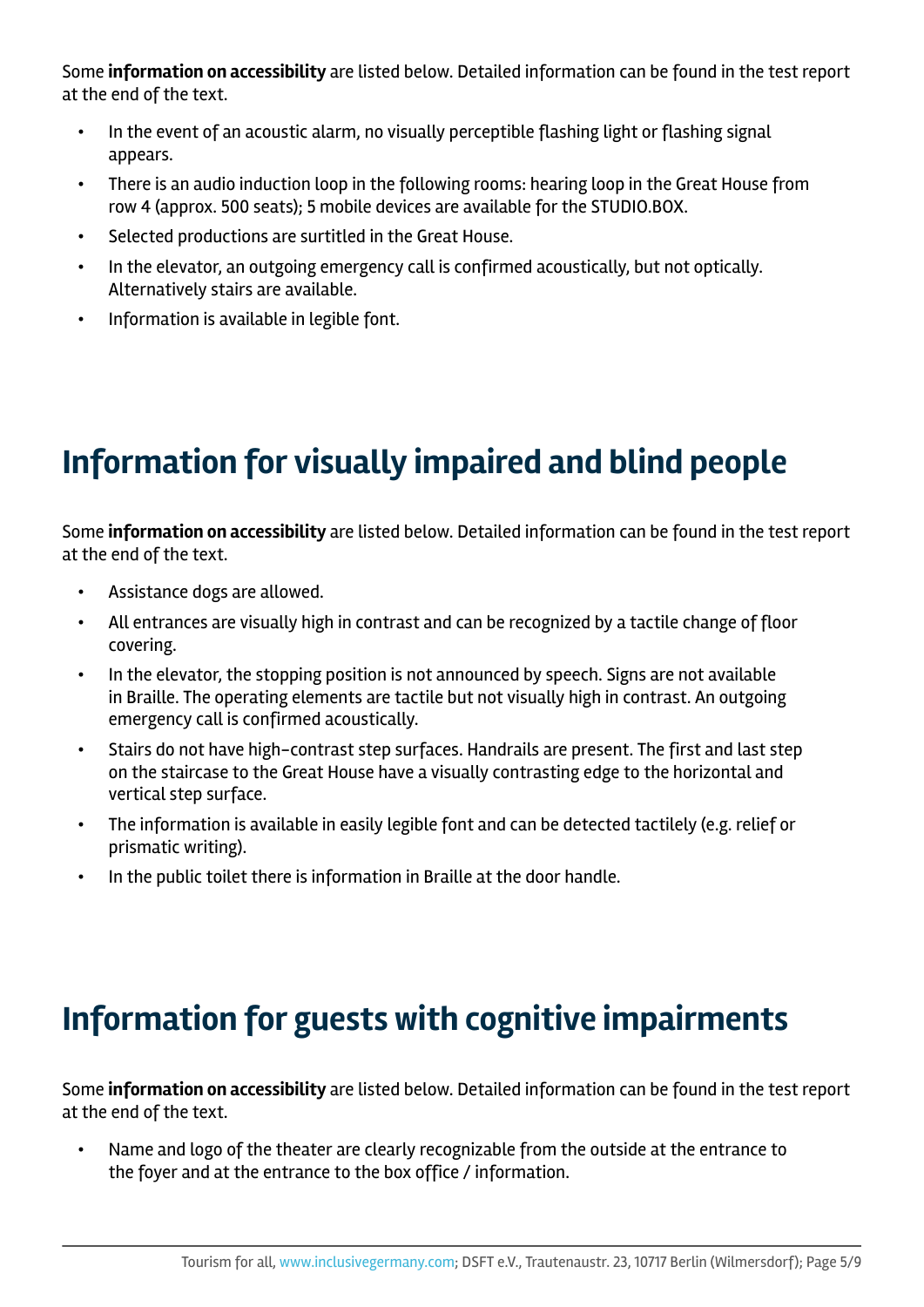- The destinations of the routes are usually within sight or there is an uninterrupted guidance system.
- There is no information in easy language or in photorealistic representation.

# **Comfort for all generations**

We have compiled some **information on accessibility** below. Detailed information can be found in the test report at the end of the text.

- The theater entrance to the foyer is accessible without steps or thresholds. The entrance door can be opened without the need for personal power (lever handle, light barrier, motion detector, etc.).
- The entrance to the theater box office/information desk and the side entrance/evening box office are accessible without steps.
- All rooms that can be used by guests and are raised are accessible at ground level or via the elevator.
- All raised passageways and doors are at least 90 cm wide.
- In the event of an audible alarm, no visually perceptible flashing or strobe signal appears.
- An inductive hearing system is available in the following rooms: Hearing loop in the Great House from row 4 (approx. 500 seats); 5 mobile devices are available for the STUDIO.BOX.
- In the Great House, selected productions are surtitled.
- In the elevator, an outgoing emergency call is confirmed acoustically, not visually. Alternatively, stairs are available.
- Information is provided in legible type.
- All entrances are visually contrasting.
- Almost all elevated areas usable by guests are well lit, i.e., bright and glare-free.
- Signage is not designed in legible, high-contrast lettering.
- Stairs do not have high-contrast tread surfaces. Handrails are present.
- Theater name and logo are clearly visible from the outside at the entrance to the lobby and at the entrance to the theater box office/information desk.
- Pathway destinations are mostly within sight or there is an uninterrupted wayfinding system.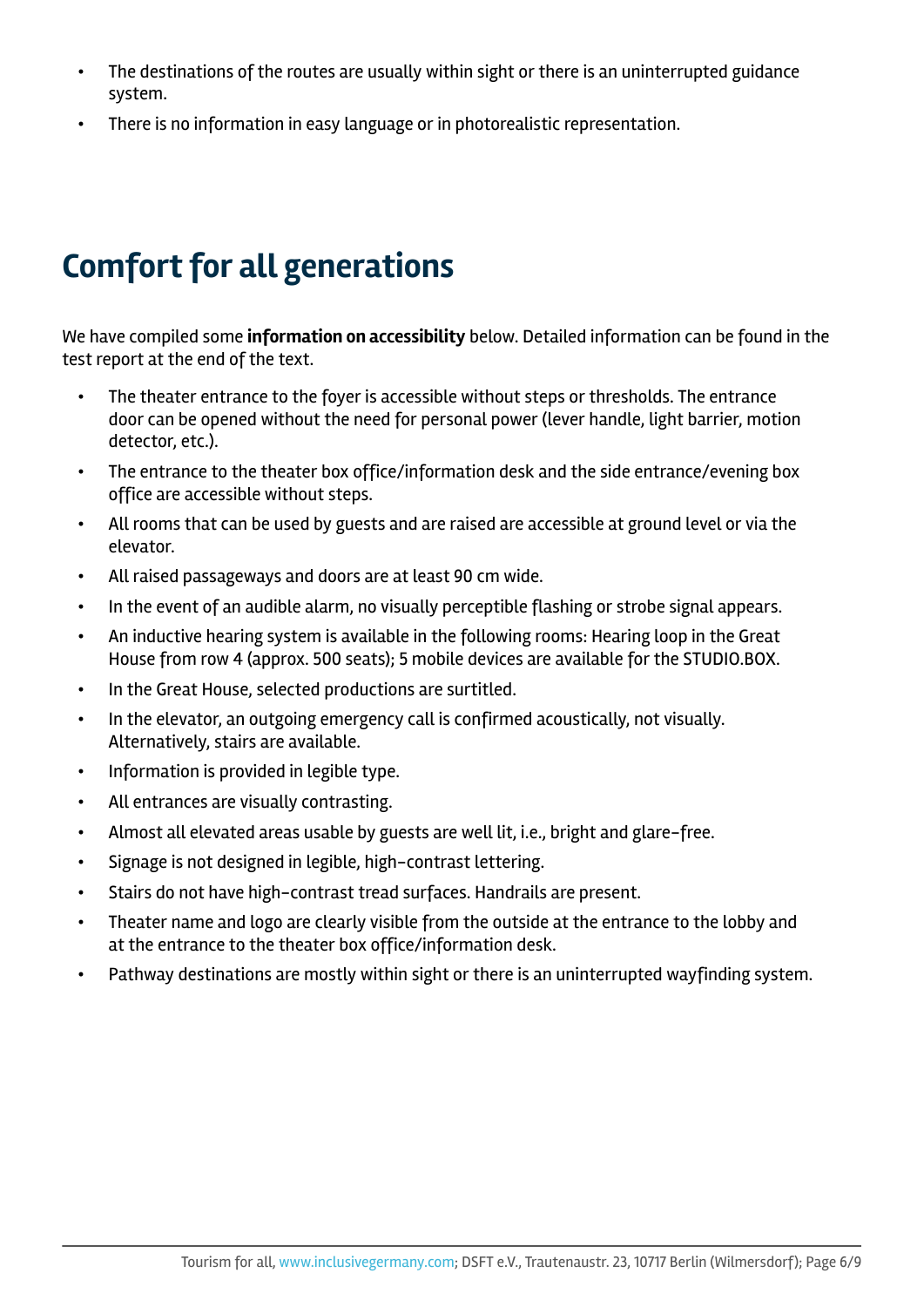# **Image Gallery**

We have put together some photos from the company / offer for you. You can find more photos in the detailed reports.



Parking lot for people with disabilities



Streetcar stop line 2 THEATERPLATZ

©René Strobach



Entrance theater ©René Strobach



Shop and theater ticket office

©René Strobach



Elevator cabin

©René Strobach



Main staircase over all levels





©René Strobach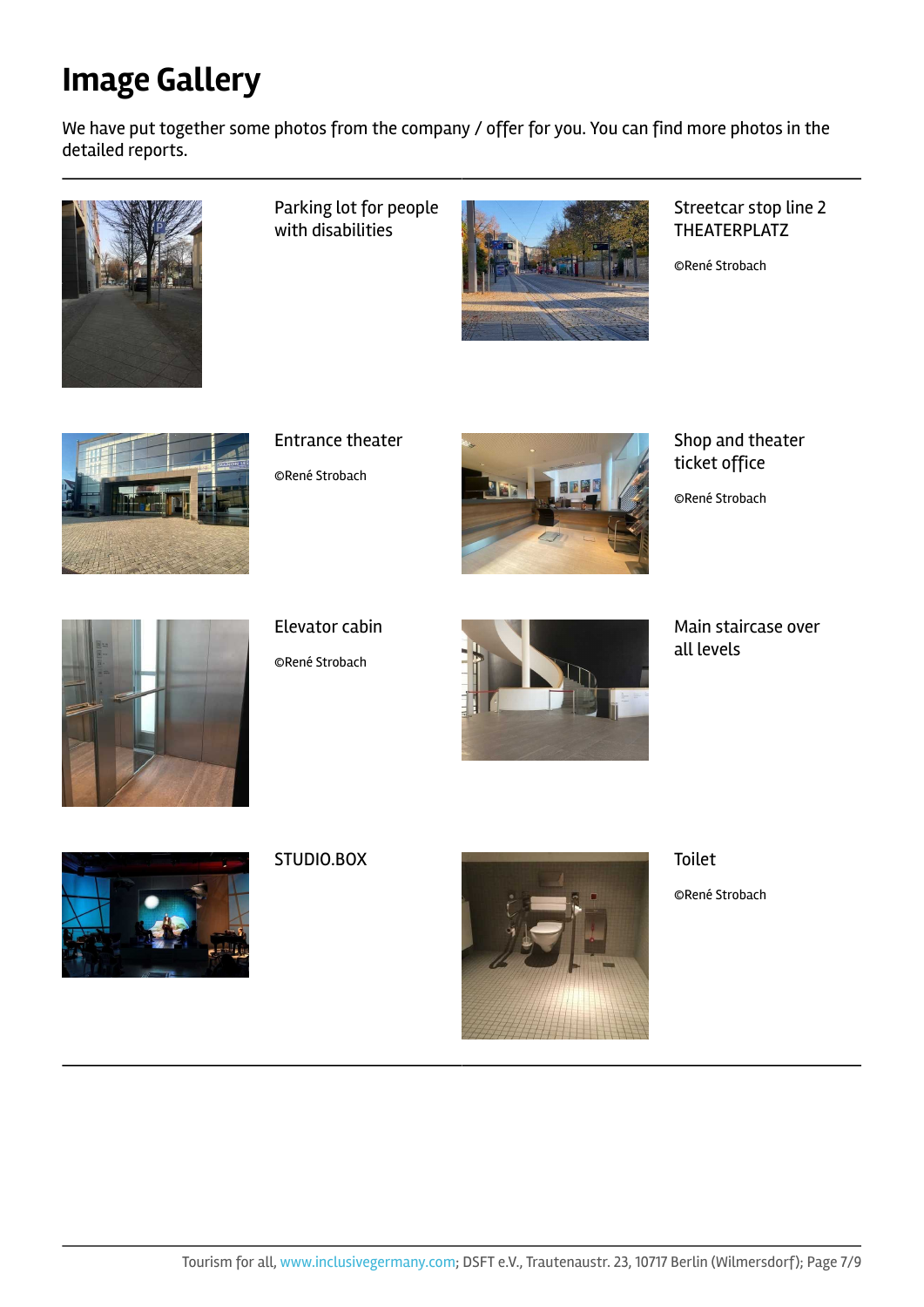### **Information on the "Tourism for All"labeling system**

**All establishments and locations** certified with the label "Tourism for All" meet the following quality criteria:

- Data and information on accessibility are collected and checked on site by **external, specially trained evaluators**. The method is not based on self-assessments.
- Data on accessibility is available **in detail** and can be viewed by the guests.
- At least one staff member has successfully passed a **training** on **"Accessibility as a comfort and quality feature"**.

### **The labeling - explanation of the logos and pictograms**

The label **"Information about Accessibility"** indicates that detailed and verified information on accessibility is available for all groups of people.

The label **"Accessibility certified"** is based on "Information about Accessibility". It means that the quality criteria defined for specific groups of people are met partially or completely.

The label **"Accessibility certified"** is available in two requirement levels:

#### **"Accessibility certified: partially accessible"**.

The quality criteria are partially fulfilled for the pictured group of people, i.e. the establishment/location is partially accessible for wheelchair users. The "i" in the pictogram indicates that it is recommended to read again carefully whether the offer meets all (your oder the guest's) individual requirements.

#### **"Accessibility certified: accessible"**.

The quality criteria are fulfilled for the pictured group of people, i.e. the establishment/location is accessible for wheelchair users.



**Accessibility** certified